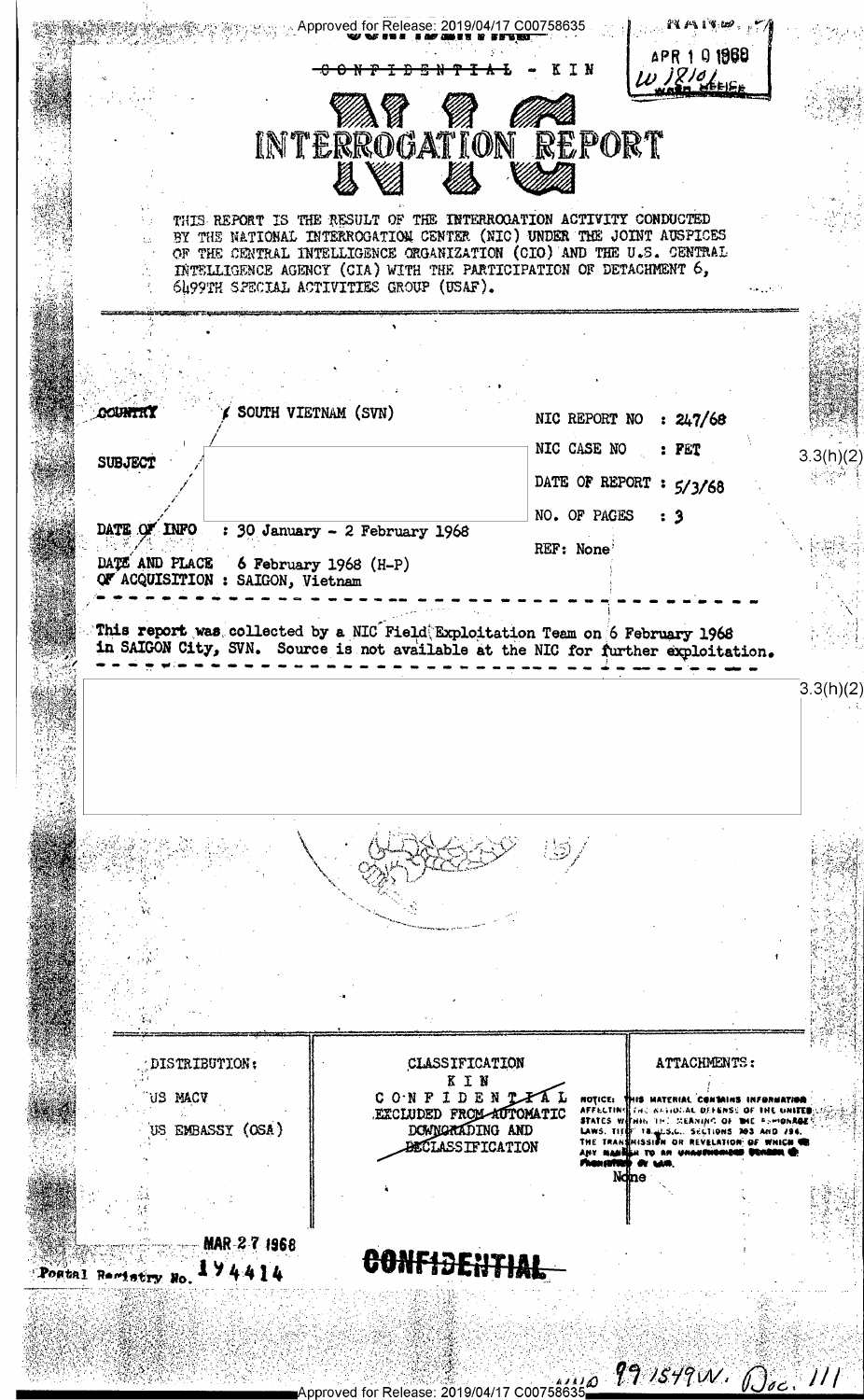Page 2

**FIDENTIAL** 

Prior to the Tet attack on Saigon, Source had been in combat on four occasions. His unit engaged the ARVN 25th Division in March, April, and September 1967, the last encounter taking place at LUONC HOA Village, BEN LOG District, LONG AN Province. The unit never fought with U.S. troops or saw U.S. prisoners of war. From September 1967 through January 1968, Company l quartered at LUONG HOA Village where it dug strongholds and trenches, and» 'received rifle training. Politiaal training was not offered.

2012년 1월 20일 - 2012년 1월 20일 - 20일 - 20일 - 20일 - 20일 - 20일 - 20일 - 20일 - 20일 - 20일 - 20일 - 20일 - 20일 - 20일 - 20

,

 $\mathbb{R}^{3}$  , where  $\mathbb{R}^{3}$ 

'4'. 4:1,»--.1 5.

1.;

4. A. (20)

ح تاریخ  $\sim$  1, O  $\sim$  1,

,..~,.\.-\

 $N$  is a set of  $\mathcal{P}^{\text{max}}_{\text{max}}$  . The set of  $\mathcal{P}^{\text{max}}_{\text{max}}$ <sup>1</sup>-'.. .  $\sim$  .  $\sim$ .7 nu--,-<.;»Y;~. ' ..' ' ,—\*€-'~'-w\*'w5v~'ir T .>'-,%:.\..@ <sup>~</sup> . ;;

...- ~rI\ \_,, .. . »~,,». .». \_:..- .. ,'-\_..\, .£ <sup>A</sup> ,. . ,1, .

 $\mathcal{L}^{\bullet}$  ,  $\mathcal{L}^{\bullet}$  ,  $\mathcal{L}^{\bullet}$  ,  $\mathcal{L}^{\bullet}$  ,  $\mathcal{L}^{\bullet}$  ,  $\mathcal{L}^{\bullet}$  ,  $\mathcal{L}^{\bullet}$  ,  $\mathcal{L}^{\bullet}$  ,  $\mathcal{L}^{\bullet}$ 

I

1' STORE

-,. .v,-

PROBLEMENT (PORT ' '@YMER'). IS TO ' 'L' YOU'LL LE ST

 $\mathcal{W}$  , and  $\mathcal{W}$  , and  $\mathcal{W}$  , we have the set о,

 $\mathbb{Z} \oplus \mathbb{Z}$  or  $\mathbb{Z} \oplus \mathbb{Z} \oplus \mathbb{Z}$  . If we can expect the  $\mathbb{Z}$ 

 $\sim$  ,  $\sim$  ,  $\sim$  ,  $\sim$  ,  $\sim$  ,  $\sim$  ,  $\sim$  ,  $\sim$  ,  $\sim$  ,  $\sim$  ,  $\sim$  ,  $\sim$  ,  $\sim$  ,  $\sim$  ,  $\sim$ 

 $\mathcal{L}$ 

1/,'"¢,§':<,7c\_"3'.'+")\_.-\_"§I}- mg' 1"\_';'f . .=\":'\_ ~-\*\_, - .'

- -1:» "

. .\_t.. . .

5:.-vi.\$':,§\_;1;\1'.n}-.4;f.f;-~~j '..',1§ .','g-.19: ."~5\'.~'-'.-i' <sup>5</sup> .\_,\_, .\_ ,.\_\_ .\_ . .. -

19 31 32 32 33 4 5 4 5 4 5

.- .\_g,,\_,,\_~\_,;.'.,!Q,\_,2.E\_a4A\_'v,,\_,t\_,:\_\_,:.\_v\_. . .\_.- . \_\_ .- ,- .\_ . xl .. ,. . . 1. |..! . .. .. Q. .. .. . ». . . ~~ '..<.- -. '. - '.';3"'7-.;.';'»\Z1'>'\*\_§\'v'1§I'f'E.»%.§ W:>?\"é'55i'-P=§:3~'~'i"?'§-§-\*1'-"'\$5'1'= '--'-f="==t.-.' w

.;;.'.:;,\_,\,\2.»\_.\.-111.'.-{pry.,,§;§;;v',,,)\_\_'?-»,-£3.-hp-'}>§=;..\_;§J-,\_-5 '\_.">\_':' .1; -\_--\_- ..n . <1?-":1-—-.=\_s=;?-',=-"i-~av,='=",'1'.="r;->.121:'-;.':cf»1»-.:\-'1: , 21'.-:~,.r ~12 ;".~-:.-.=.="'\_ "

e

 $\sim$  , which is a set of the set of the set of the set of the set of the set of the set of the set of the set of the set of the set of the set of the set of the set of the set of the set of the set of the set of the set o

\* ',-.»'?1,\_»-.-\',.5..; \_ \ <'\_§. .;l-1, 1" ' - -. -

. . <sup>v</sup> .;1~> .

'-as -"F! we .' ;,~:,-.:\*.=-.,~\_\\_>i=;'J,f:~,w~! ".:,.'.1- :=~. .;. \.. " , , . - 3.. 7 . \_ -» v -

,  $\mathbb{Z}^{\mathbb{Z}}$  ,  $\mathbb{Z}^{\mathbb{Z}}$  ,  $\mathbb{Z}^{\mathbb{Z}}$  ,  $\mathbb{Z}^{\mathbb{Z}}$  ,  $\mathbb{C}$  . On  $\mathbb{P}$  if  $\mathbb{D}$  is  $N-\mathbb{P}$  . A d  $-$  we keep  $\mathbb{Z}$  .  $\mathbb{Z}$  .  $\mathbb{Z}$  .  $\mathbb{Z}$  .  $\mathbb{Z}$  .  $\mathbb{Z}$  .  $\mathbb{Z}$  .  $\mathbb$ 

.:-,'-n~-';.,z.1.- <sup>K</sup>;' v - - -

 $\begin{split} \mathbf{P}_\mathbf{A} & = \mathbf{P}_\mathbf{A} \mathbf{P}_\mathbf{A} \mathbf{P}_\mathbf{A} \mathbf{P}_\mathbf{A} \mathbf{P}_\mathbf{A} \mathbf{P}_\mathbf{A} \mathbf{P}_\mathbf{A} \mathbf{P}_\mathbf{A} \mathbf{P}_\mathbf{A} \mathbf{P}_\mathbf{A} \mathbf{P}_\mathbf{A} \mathbf{P}_\mathbf{A} \mathbf{P}_\mathbf{A} \mathbf{P}_\mathbf{A} \mathbf{P}_\mathbf{A} \mathbf{P}_\mathbf{A} \mathbf{P}_\mathbf$ 

 $\cdots$  .  $\mathcal{L} = \mathcal{L} \mathcal{L} \mathcal{L}$  ,  $\mathcal{L} = \mathcal{L} \mathcal{L}$ ., , f <sup>A</sup> .

""'"""\*""""""\*'~.<~-..».- =-. .':\*-,Tv'.~-:'":t-."='-'-":""\*\*- s

A5-\_-£'>"\_<55=-'£;~1;;~;1{;3.1.: "1-\_»'f'l~;-\_ ~ \_ \_ \_\_ , -\_.,,~:.;\_,\_g~\_>,.-,3;,,,\_\_-.\_.';;@; <'-~- -- \_\_1\_.>..- . ., " -- - -. . .\_ / . \_. . .~ . , . <sup>=</sup>

y. 7 III. 7 III. 7 III. 7 III. 7 III. 7 III. 7 III. 7 III. 7 III. 7 III. 7 III. 7 III. 7 III. 7 III. 7 III. 7 I<br>TAARIYAYA MARKA MARKARA MARKA HARKA MARKA MARKA MARKA MARKA MARKA MARKA MARKA MARKA MARKA MARKA MARKA MARKA

it ti <sup>1</sup><sup>I</sup>

.'\_,.'.-.75-\_\ .\_\_. 1.. .;.1\_,- .1 ,, \_~ . \_ .

 $\frac{1}{2}$  ,  $\frac{1}{2}$  ,  $\frac{1}{2}$  ,  $\frac{1}{2}$  ,  $\frac{1}{2}$  ,  $\frac{1}{2}$  ,  $\frac{1}{2}$  ,  $\frac{1}{2}$  ,  $\frac{1}{2}$  ,  $\frac{1}{2}$  ,  $\frac{1}{2}$  ,  $\frac{1}{2}$  ,  $\frac{1}{2}$  ,  $\frac{1}{2}$  ,  $\frac{1}{2}$  ,  $\frac{1}{2}$  ,  $\frac{1}{2}$  ,  $\frac{1}{2}$  ,  $\frac{1$ 

~1930~100 100 100 100 100 100 100

-.E'1s;\*x,\_'J.~=<-;\*:=;a¥i2>s,},"1111,,-,1,.1:s&1:';;:,a~5;'}y:.4'a,=='.'A>111'= .0 -¢='\_.- -.- ;\ ,

..

Company l was told that it was going to liberate Saigon at l700 hours 30 January.' when the soldiers arrived in District 8, they were told that their target would be the District 8 Police Station. Three companies (1)  $2<sub>j</sub>$  and 3) were scheduled to participate in the attack; their strength totaled 250 men. Company l was armed with AKA light machineguns for each man and a total of 200 rounds of ammunition (30 rounds per magazine). Five men had B40<sup>s</sup>s with four rounds per weapon. No one was issued grenades, but each man was issued five BE TA explosive dynamite charges. These resembled flares and were 20 centime<sup>ters</sup> long and had a diameter of about 10 centimeters. The men had been issued their weapons and ammunition three months previously and had not received additional supplies or reissues since. They were told before the attack that if they used up all their ammunition, they would be resupplied by civilian laborers who would carry ammunition to them from  $\mathbb G$ GIA DINH Province-Companies 2 and 3 were equipped with AKA's with 200 rounds each for every soldiers, eight B41's with eight rounds each, and five B40's with four rounds each.

Company 1 left LUONG HOA Village at 1700 hours 30 January and arrived in Saigon's 8th Precinct at midnight 2 February; they had travelled through CAN DUOC and CAN GUOC before crossing National Route 5 to Precinct 8. The soldiers prepared trenches for nine hours; at 0900 they were attacked by ARVN ranger troops. The battle lasted until 1515 hours when Company 1 withdrew to a rice paddy outside the city because the other two companies of Battalion l had not yet arrived. The soldiers intended to withdraw to GIA DINH, but were forced to remain in the paddy because of a gun ship which strafed the fiedd. Source was captured at 1700. Company 1 suffered 12 casualties. Before going to battle, Company 1 was instructed that if  $\frac{1}{N}$ withdrawal were necessary, it should go to GIA DINH to a place along Route 5 where liaison agents would meet the soldiers to guide them to a reassembly point in GIA DINH. Nothing was mentioned about reserve forces or reinforcements. No women were included in Company 1, and the soldiers were not given any medication before coming to Saigon.

The company cadres told the troops that they would be able to obtain food from the local people, and they therefore did not carry food with them. However, the people seemed to be afraid and gave no material or other support to Company 1. Shortly after 0500 hours 2 February the population began to flee the area carrying their effects with them. The cadres did not say how long the attack on SAIGON would last, but advised the soldiers that the unit would return to LUONG HOA Village after.

Cadres told the troops that attacks whose purpose was to liberate SVN were taking place on a countrywide basis, but did not mention any specific locations. The Company Comand Section instructed that all military foreigners who were caught in the attack in Precinct 8 were to be taken back for exploitation at VC Military Region 2 Headquarters. Civilian foreigners, including United States citizens, were considered as residents of Vietnam and were not to be captured. If civilian foreigners were caught in the combat area, they would be detained and released within the week. Civilians were not to be treated as prisoners of war and were to receive good treatment.

. K I N

- \ <sup>V</sup>

.-,-»\_:~.;:!<l~-'v-"';-,\-'\*r-;-.\" 122"»-I =,='-'."-';-fie--c"-'=I21;"-1-W.-;'.w-2=.'.:>4 -.-~' ' \* .

- =.- \;~.'>.4:-1 '|~,'u'" -- - - ,~;,\_..4,'\_-.,.\_,..., ~<..;¢.-.~~\ \_, , \_... ~,

ing the company of the company of the company of the company of the company of the company of the company of t

"11-\_-,=.'.\_;~.',' 5;-13.-~\_'<-\_4.;,\_'\_:\_=-' : \_-V ;:-;~. -'-. '.\_v;,\_\_¢ -»' ..\_»,\*-,\_=,;.;'-1-:.-,= . . \_ . t . . . .-

- - :

"

\*'

, .

\_ .. ',.\_ ..,, -,.\_, ». .-

. \_~\_» <sup>v</sup>\_-,.;,=\_'\_,;\_'.H-..'a.;-¢\_-\_'-\_\_, -\_ ,' \_' . .

.'\_. 3 ,- .. . -5-\_5'.\_\_:..~¢.\*.\_;;;

. Then if we show the set of  $\mathcal{P}$  .

-=.\_ =.;.~ a.--,1-.' <sup>1</sup>

. -. '-

<sup>+</sup>.-~1., ~.

.<br>The same of the state of the state of the state of the construction of the state of the state of the state of

' .3"-I

 $\mathcal{L}_\mathcal{X}$  . The Kingdom of

1

..c..=.-;

 $\mathcal{F} \subset \mathbb{R}^{n \times n}$ 

 $\wedge$  . The set of  $\mathcal{S}$  $\mathbb{R}$  -  $\mathbb{R}$  and  $- 1.36 -$ 

T

 $\epsilon$